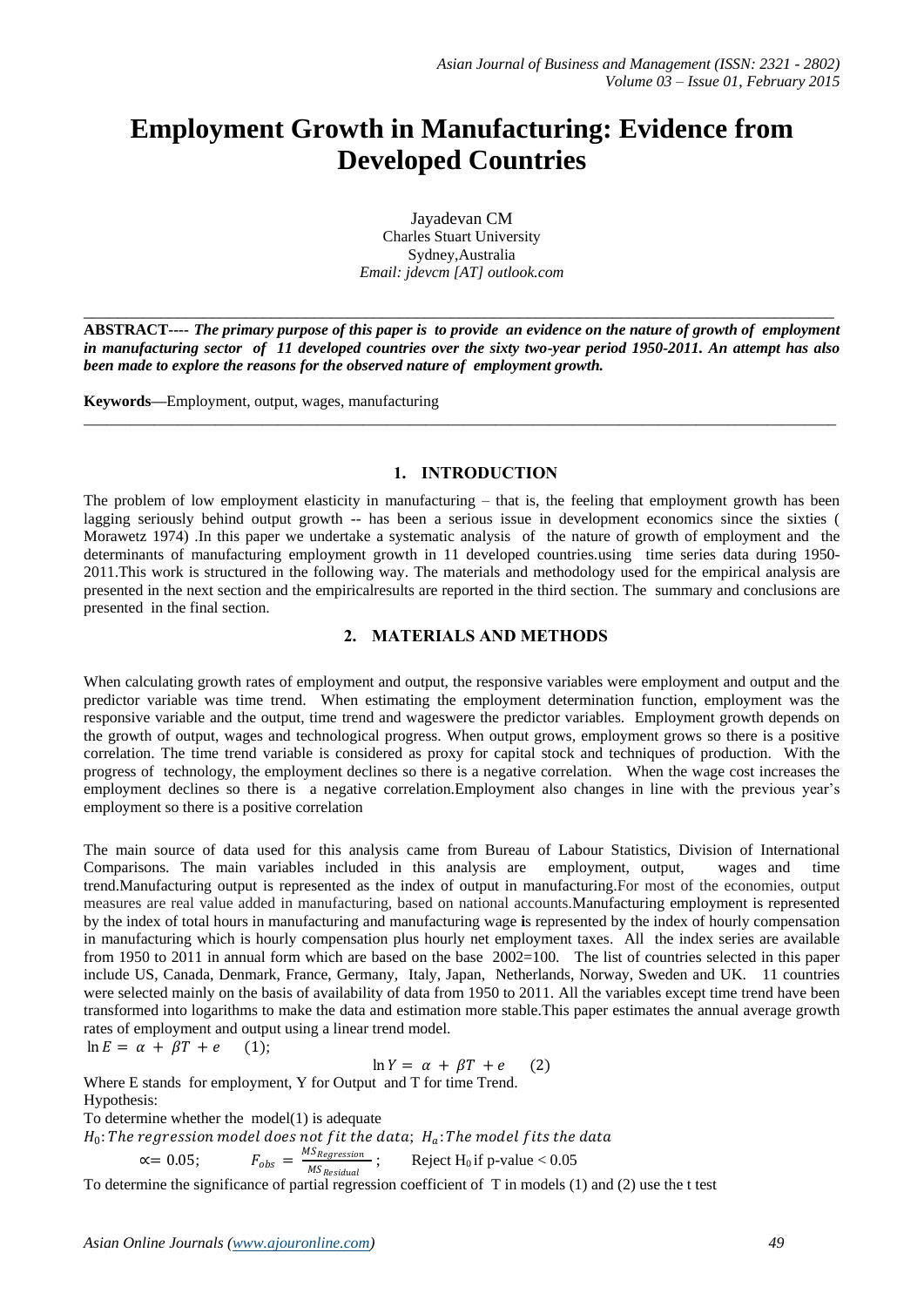$H_0$ :  $\beta = 0$  There is not a linear relationship;  $H_a$ :  $\beta \neq 0$  There is  $\alpha$  linear relationship  $\alpha$  = 0.05; Reject H<sub>0</sub> if p-value < 0.05;  $t_{obs} = \frac{\beta}{\alpha R}$  $SE_{\beta}$ 

where  $\beta$  is the estimated regression coefficient from the analysis and  $SE_\beta$  is the standarderror associated with the estimated regression coefficient  $\beta$ . The final employment determinant model (3) is estimated using the following VARequation.

$$
\ln \Delta E = \propto + \sum_{i=0}^{N} \beta_i \ln \Delta E_{-i} + \sum_{i=0}^{N} \beta_j \ln \Delta Y_{-i} + \beta_k \sum_{i=0}^{N} W_{-i} + \beta T + e_t \tag{3}
$$

To determine whether the regression model (3) is adequate

$$
H_0: \beta_i = \beta_j = \beta_k = \beta = 0
$$
 The regression model is not adequate;  $H_a$ : Not all  $\beta_i$  equal zero  
 $\propto$ = 0.05;  $F_{obs} = \frac{M_{S_{Regression}}}{M_{S_{Residual}}}$ ; Reject  $H_0$  if p-value<0.05

To determine the significance of partial regression coefficient, use the t test

 $H_0$ :  $\beta_1=0$  There is not a linear relationship $H_a$ :  $\beta_1\neq~0$  There is  $~a$  linear relationship

$$
\propto
$$
 = 0.05 ;  $t_{obs} = \frac{\beta_i}{SE_{\beta i}}$ ; Reject H<sub>0</sub> ifp-value < 0.05

Model (3) has been estimated in first log differenes to avoid the issue of autocorrelation.In all of the models, the basic assumptions of residuals like the independence, normality,homoscedasticity, multicollinearity(only in model 3), leverage and existence of outliers have been investigated. The presence of heteroscedasticity is examined with the help of White's test. The assumption of normality is examined with the help of Chi-square test. The presence of leverage has been checked with Cook's distance plot. The presence of outliers have been checked with Box Plot.When the growth rates were estimated from model 1 and 2 , it had clearly shown the presence of autocorrelation confirmed by Durbin-Watson. Then the growth ratesare estimated with Prais-Winsten (GLS-PW) which is a procedure in econometrics, which adjusts a linear model for serial correlation in the error term. So in this paper we estimate the growth rate using GLS-PW.In [econometrics,](http://en.wikipedia.org/wiki/Econometrics) Prais–Winsten estimation is a procedure meant to take care of the [serial correlation](http://en.wikipedia.org/wiki/Autocorrelation) of type [AR\(1\)](http://en.wikipedia.org/wiki/Autoregressive_model#Example:_An_AR.281.29_process) in a [linear model.](http://en.wikipedia.org/wiki/Linear_model) It is a modification of [Cochrane–Orcutt estimation](http://en.wikipedia.org/wiki/Cochrane%E2%80%93Orcutt_estimation) in the sense that it does not lose the first observation and leads to more [efficiency](http://en.wikipedia.org/wiki/Efficiency_(statistics)) as a result.

## **3. EMPIRICAL RESULTS**

Tables 1 shows the estimated average growth rates of employment and output obtained from GLS-PW. Manufacturing in all selected countries experienced positively significant growth rates in output during 1950-2011. Output grew at an average annual rate of 6.76% in Japan, around 3% each in US, Canada, France, Germany, Netherlands and Sweden; around 4% in Italy, 1.27% in UK, 2% each in Denmark and Norway during 1950-2011. During the same period, employment growth rates in manufacturing was negative in 8countries and 6 of them were significant. Canada is the only country experienced significant positive growth rate (0.20%) of employment in manufacturing during 1950- 2011.Output growth rates were positive and significant for all countries during 1950-60 and 1961-70. 10 countries had positive growth rates in output, but significant for 8 in 1971-80 and 9 in 1981-90. Output grew positively in all countries but significant in 9 during 1991-2000. Output grew positively in 6 countries but significant only in 4 and 6 countries had negative growth rates and it was significant for 1 during 2001-11. Manufacturing emplyment grew positively in ten countries during 1950-1960. Emplyment growth rates were negative in six countries during 1961-70, nine countries in 1971-80, eight countries each in 1981-90 and 1991-2000, 11 countries in 2001-11.

Table 2 shows the regression estimates of employment on output, wages and time trend for the period 1950-2011. The employment elasticity of output is positive and has expected sign for all countries. The employment elasticity varied between 0.76 for US to 0.64 for UK. It was 0.63 for Canada, around 0.40 for Denmark, France, Germany,Italy and Norway. It was around 0.33 for Japan,Netherlands and Sweden. Effect of wage growth is negative for all countries except Sweden and UK. The employment elasticity of wages is negative and statistically significant for Denmark, France, Italy, Japan and Netherlands. The negative employment elasticity of wages was 0.49 for Denmark, 0.43 for France, 0.21 for Italy, 0.22 for Japan and 0.18 for Netherlands.The coefficient of technological progress variable T is having an expected negative sign and it is significant for US and Japan.The coefficient of first lag of employment is positive for all except Japan but significant for Canada, France, Germany,Netherlands, Norway, Sweden and UK. The coefficient of first lag of output is positive and statistically significant for Denmark, Italy, Japan, Netherlands and Norway. The coefficient of first lag of wages is negative and significant only for Netherlands and the coefficient has a significant positive sign for Canada and France.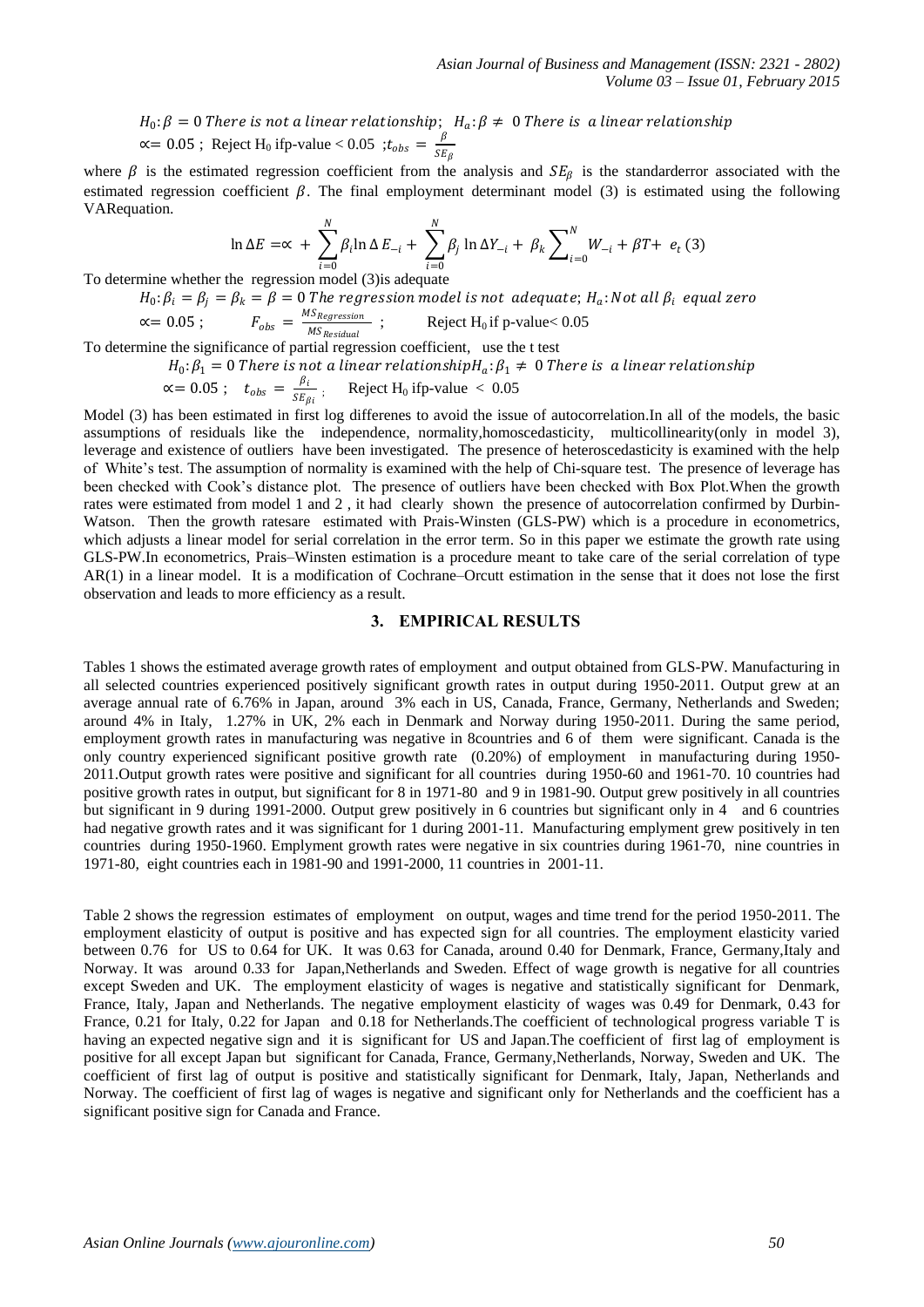| Countries 50-60 61-70 71-80 81-90 |           |           |                               |                       | 91-00                         |                       | $01-11$ 51-11 |
|-----------------------------------|-----------|-----------|-------------------------------|-----------------------|-------------------------------|-----------------------|---------------|
| US                                | 0.14      | $2.07***$ | 0.7                           | 0.55                  | 0.44                          | $-2.98***$            | $-0.24$       |
|                                   | (0.35)    | (3.26)    | (1.2)                         | (1.99)                | (1.95)                        | $(-6.30)$             | $(-0.75)$     |
| Canada                            | 0.29      | $2.42***$ | 0.58                          | 0.83                  |                               | $1.80***$ $-2.62***$  | $0.20***$     |
|                                   | (0.96)    | (5.00)    | (1.33)                        | (1.48)                | (7.55)                        | $(-5.11)$ $(5.15)$    |               |
| Denmark                           | $1.22**$  | $-0.75$   | $-3.24***$                    | $-0.17$               | 0.01                          | $-3.26***$            | $-1.17***$    |
|                                   | (2.7)     |           | $(-1.62)$ $(-8.22)$ $(-0.26)$ |                       |                               | $(0.07)$ $(-6.61)$    | $(-4.58)$     |
| France                            | 0.1       | 0.04      |                               | $-1.25***$ $-2.08***$ |                               | $-1.77***$ $-2.45***$ | $-1.21***$    |
|                                   | (0.5)     |           | $(0.12)$ $(-10.32)$           | $(-3.99)$             | $(-5.49)$                     | $(-14.55)$            | $(-4.74)$     |
| Germany                           | $3.26***$ | $-0.84$   | $-1.24***$                    | $-0.67$               | $-2.99***$                    | $-1.12***$            | $-0.69$       |
|                                   | (4.56)    | $(-1.88)$ |                               |                       | $(-4.56)$ $(-2.20)$ $(-4.22)$ | $(-5.33)$             | $(-1.93)$     |
| Italy                             | $2.50***$ | 0.85      | $0.44***$                     | $-0.86$               | $-1.14**$                     | $-1.47**$             | 0.05          |
|                                   | (21.04)   |           | $(2.16)$ $(6.00)$             |                       | $(-1.41)$ $(-2.78)$           | $(-2.88)$             | (0.17)        |
| Japan                             | $6.02***$ | $2.68***$ |                               | $-1.18**$ 0.87***     |                               | $-2.73***$ $-1.75***$ | 0.69          |
|                                   | (30.13)   | (12.38)   |                               |                       | $(-2.79)$ $(6.37)$ $(-13.88)$ | $(-3.79)$             | (1.37)        |
| Netherlands $1.39***$             |           | $-0.82**$ | $-3.01***$                    | $-0.63$               | $-0.77**$                     | $-1.58***$            | $-0.95***$    |
|                                   | (5.56)    | $(-2.59)$ |                               |                       | $(-9.93)$ $(-1.30)$ $(-2.33)$ | $(-6.50)$             | $(-4.60)$     |
| Norway                            | $-0.15$   | $-0.1$    | $-1.66***$ $-2.77***$         |                       | 0.80                          | $-0.34$               | $-0.93***$    |
|                                   | $(-0.50)$ | $(-0.34)$ | $(-6.09)$                     | $(-5.96)$             | (1.62)                        | $(-0.52)$             | $(-5.65)$     |
| Sweden                            | NA –      |           | $-0.77***$ $-2.02***$ 0.35    |                       | 0.86                          | $-1.93***$            | $-0.98***$    |
|                                   |           | $(-4.29)$ | $(-5.89)$ $(2.04)$            |                       | (1.67)                        | $(-6.91)$             | $(-9.53)$     |
| UK                                | $0.90***$ | $5.06***$ | $-1.92***$                    | $-0.63$               | $-0.84$                       | $-4.05***$            | -1.79***      |
|                                   | (4.07)    | (4.57)    |                               |                       | $(-8.42)$ $(-1.45)$ $(-1.48)$ | $(-20.92)$            | $(-5.23)$     |

Table 1 Estimated Annual Average Growth Rates of Employment

Note: t- statistics are in Parenthesis;

\*\*\*,\*\*,\* Statistically significant at 1 and 5 percent respectively

| Countries     | 50-60      | 61-70      | 71-80     | 81-90               | 91-00     | $01 - 11$ | 51-11     |  |
|---------------|------------|------------|-----------|---------------------|-----------|-----------|-----------|--|
| US            | $1.98***$  | $5.06***$  | $3.15***$ | $4.06***$           | 4.87***   | $2.09**$  | $3.23***$ |  |
|               | (4.3)      | (4.60)     | (4.64)    | (10.98)             | (39.27)   | (2.62)    | (33.72)   |  |
| Canada        | $4.14***$  | $6.25***$  | $3.78***$ | $3.69***$           | $5.39***$ | $-1.49**$ | $3.14***$ |  |
|               | (11.77)    | (8.50)     | (8.58)    | (7.02)              | (15.03)   | $(-2.25)$ | (6.39)    |  |
| Denmark       | $4.23***$  | $6.03***$  | $1.88***$ | 1.58                | $2.70***$ | -0.86     | $2.44***$ |  |
|               | (4.76)     | (27.80)    | (5.63)    | (2.11)              | (8.70)    | $(-1.50)$ | (4.88)    |  |
| France        | $3.18***$  | $7.01***$  |           | $3.12***$ $1.06**$  | $2.22***$ | $-0.01$   | $2.72***$ |  |
|               | (10.22)    | (36.8)     | (10.50)   | (2.75)              | (5.71)    | $(-0.02)$ | (6.40)    |  |
| Germany       | $10.97***$ | $5.26***$  | $1.97***$ | $1.85***$           | 0.29      | 0.74      | $3.48***$ |  |
|               | (17.16)    | (10.90)    | (7.00)    | (6.85)              | (0.42)    | (0.71)    | (4.86)    |  |
| Italy         | 7.99***    | $7.25***$  | $7.32***$ | $2.84***$           | $1.60***$ | $-0.82$   | $4.15***$ |  |
|               | (31.00)    | (16.44)    | (26.11)   | (6.34)              | (5.66)    | $(-1.19)$ | (6.36)    |  |
| Japan         | $15.08***$ | $13.25***$ |           | $3.75***$ $4.91***$ | 0.45      | $2.15**$  | $6.76***$ |  |
|               | (24.63)    | (19.34)    | (6.51)    | (15.30)             | (1.10)    | (2.94)    | (6.32)    |  |
| Netherlands   | $6.61***$  | $6.60***$  | $1.86***$ | $3.32***$           | $2.75***$ | $1.32***$ | $3.48***$ |  |
|               | (17.22)    | (34.88)    | (5.71)    | (21.77)             | (11.86)   | (3.11)    | (8.18)    |  |
| <b>Norway</b> | $3.64***$  | 4.91***    | 1.07      | $-0.16$             | $1.80***$ | $1.92***$ | $2.01***$ |  |
|               | (14.90)    | (26.80)    | (2.2)     | $(-0.26)$           | (6.62)    | (3.91)    | (5.48)    |  |
| Sweden        | $3.95***$  | $5.59***$  | 1.03      | $2.54***$           | 7.99***   | 2.63      | $3.45***$ |  |
|               | (10.45)    | (20.41)    | (1.51)    | (5.11)              | (14.21)   | (1.97)    | (11.53)   |  |
| UK.           | $3.00***$  | $3.61***$  | $-0.12$   | $3.14***$           | $1.62***$ | $-0.56$   | $1.27***$ |  |
|               | (9.17)     | (15.24)    | $(-0.23)$ | (10.0)              | (11.04)   | $(-1.37)$ | (4.46)    |  |

Table 1 (Continues) Estimated Annual Average Growth Rates (%) of Output

--------------------------------------------------------------------------------------------------

Note: t- statistics are in Parenthesis

\*\*\*,\*\*,\* Statistically significant at 1 and 5 percent respectively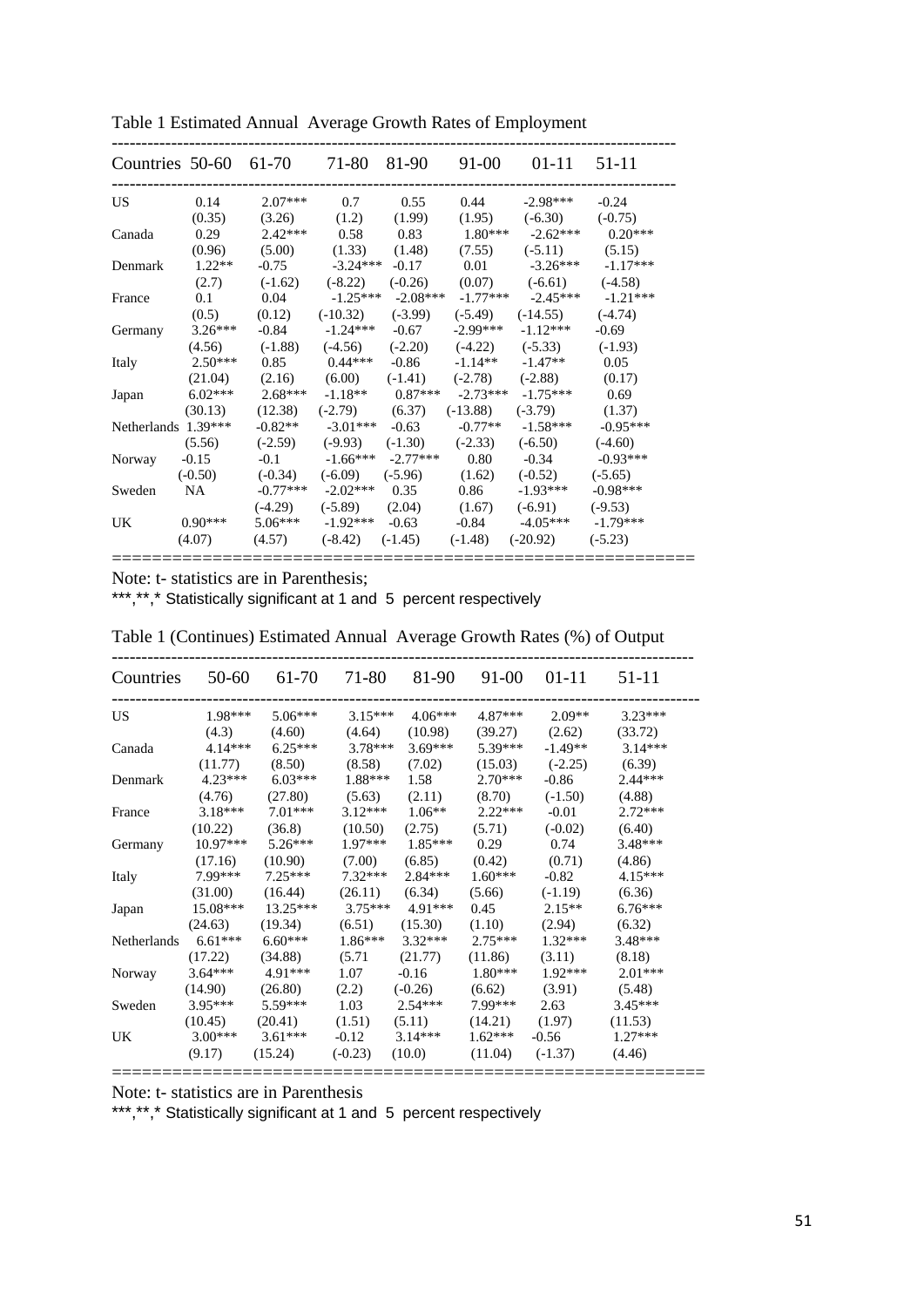|                 | US                 | Canada           | <b>Denmark</b>    | <b>France</b>     | Germany          | <b>Italy</b>      |
|-----------------|--------------------|------------------|-------------------|-------------------|------------------|-------------------|
| <b>CONST</b>    | $-0.01(-1.42)$     | $-0.02**(-2.50)$ | $-0.02(-1.23)$    | 0.005(0.47)       | 0.003(0.17)      | $-0.03**(-2.44)$  |
| $\Delta E(-1)$  | 0.15(0.94)         | $0.47***$ (4.10) | 0.08(0.66)        | $0.33**$ (2.21)   | $0.30**$ (2.33)  | 0.11(0.90)        |
| ΔY.             | $0.74***$ (14.88)  | $0.63***(15.45)$ | $0.44***$ (5.99)  | $0.40***(6.00)$   | $0.45***$ (9.86) | $0.42***$ (7.11)  |
| $\Delta Y$ (-1) | 0.10(0.87)         | $-0.08(-1.10)$   | $0.38***$ (4.47)  | 0.04(0.51)        | $-0.02(-0.28)$   | $0.22***$ (3.23)  |
| $\Delta Y$ (-2) | $-0.02(-0.31)$     |                  |                   | $-0.06(-1.01)$    |                  |                   |
| $\Delta Y$ (-3) |                    |                  |                   | $-0.07(-1.10)$    |                  |                   |
| ΔW              | $-0.001(-0.01)$    | $-0.38(-3.71)$   | $-0.49***(-3.94)$ | $-0.43***(-5.43)$ | $-0.07(-0.65)$   | $-0.21***(-3.12)$ |
| $\Delta W(-1)$  | $-0.01(0.07)$      | $0.29***$ (2.86) | 0.12(0.79)        | $0.31***$ (3.25)  | $-0.16(-1.30)$   | 0.09(1.35)        |
| $\Delta W(-2)$  |                    |                  | $-0.20(-1.51)$    | 0.06(0.75)        | $-0.06(-0.55)$   |                   |
| $\Delta W(-3)$  |                    |                  | $0.43***$ (3.22)  | $-0.07(-1.14)$    |                  |                   |
| $\Delta W(-4)$  |                    |                  | $-0.13(-1.09)$    |                   |                  |                   |
| T.              | $-0.0004**(-2.61)$ | 0.0003(1.86)     | 0.0001(0.58)      | $-0.0004(-1.69)$  | $-0.0001(-0.38)$ | 0.0003(1.67)      |
| <b>DW</b>       | 2.03               | 1.87             | 2.00              | 1.80              | 1.80             | 2.08              |
|                 | 0.86               | 0.86             | 0.77              | 0.75              | 0.80             | 0.67              |
| F               | 45.69***           | 55.36***         | 17.46***          | $13.90***$        | 28.44**          | 17.74***          |

Note: t- statistics are in Parenthesis

\*\*\*,\*\* Statistically significant at 1 and 5 percent respectively

| Table 2 (Continues):Regression  Estimates of  Employment   on Output, Wages and Time Trend |  |  |  |  |  |  |
|--------------------------------------------------------------------------------------------|--|--|--|--|--|--|
|--------------------------------------------------------------------------------------------|--|--|--|--|--|--|

----------------------------------------------------------------------------------------------------

|                 | Japan            | <b>Netherlands</b>                 | <b>Norway</b>    | <b>Sweden</b>    | UK                                 |
|-----------------|------------------|------------------------------------|------------------|------------------|------------------------------------|
| <b>CONST</b>    | 0.04(2.53)       | 0.007(0.84)                        | $-0.02(-1.32)$   | $-0.02**(-2.65)$ | $-0.01(-0.77)$                     |
| $\Delta E$ (-1) |                  | $-0.21(-1.33)$ $0.23**$ (2.10)     | $0.30***$ (2.76) | $0.23*(1.79)$    | $0.54***$ (4.69)                   |
| ΔY              | $0.35***$ (8.96) | $0.32***(5.87)$                    | $0.39***$ (4.67) |                  | $0.34***$ (7.36) $0.64***$ (10.04) |
| $\Delta Y$ (-1) | $0.18***$ (2.76) | $0.15**$ (2.53)                    | $0.23**$ (2.32)  | 0.08(1.29)       | $-0.18(-1.84)$                     |
| $\Delta Y$ (-2) | 0.05(0.82)       |                                    |                  |                  | $-0.03(-0.43)$                     |
| $\Delta Y$ (-3) | 0.04(0.60)       |                                    |                  |                  | $-0.12(-1.97)$                     |
| ΔW              |                  | $-0.22**(-2.46)$ $-0.18***(-2.74)$ | $-0.10(-0.88)$   | 0.03(0.45)       | 0.01(0.15)                         |
| $\Delta W$ (-1) |                  | $-0.14(-1.29) -0.16**(-2.05)$      | $0.02(-0.13)$    | $-0.08(-1.14)$   | $-0.03(-0.51)$                     |
| $\Delta W(-2)$  |                  |                                    |                  |                  |                                    |
| $\Delta W(-3)$  |                  |                                    |                  |                  |                                    |
| $\Delta W(-4)$  |                  |                                    |                  |                  |                                    |
| T.              |                  | $-0.001***(-3.99) -0.0003(-1.69)$  | 0.0002(1.16)     | $-0.00(-0.07)$   | $-0.0001(-0.72)$                   |
| <b>DW</b>       | 1.84             | 2.14                               | 1.78             | 1.71             | 1.99                               |
|                 | 0.88             | 0.74                               | 0.58             | 0.64             | 0.84                               |
| F               | 29.44***         | $25.17***$                         | $12.01***$       | 15.82***         | $31.55***$                         |
|                 |                  |                                    |                  |                  |                                    |

Note: t- statistics are in Parenthesis

\*\*\*,\*\* Statistically significant at 1 and 5 percent respectively

### **4. SUMMARY AND CONCLUSION**

Manufacturing output has shown positive growth rates, but employment has shown negative growth rates except Canada during 1950-2011. Technological progress had a significant negative impact on employment growth in US and Japan. Employment was also negatively impacted by the growth of wages in countries like Denmark, France, Italy, Japan and Netherlands. Wage cut would be a solution for promoting employment growth in manufacturing in countries like Denmark, France, Italy, Japan and Netherlands. Promoting labour-intensive technology will also help in promoting manufacturing employment in Japan and US.

### **5. REFERENCES**

[1] Canjels, E. and Watson, M. W, Estimating deterministic trends in the presence of serially correlated errors, Review of Economics and Statistics, 79, 184–200, 1997.

[2] Chipman, J. S, Efficiency of least-squares estimation of linear trend when residuals are autocorrelated, Econometrica, 47, 115–28, 1979.

[3] Division of International labour comparisons, International Comparisons of Manufacturing Product and Unit Labour Costs Trends: Oct 2, 2011.

[4] Granger, C. W. J., and Newbold, P, 'Spurious Regressions in Econometrics', Journal of Econometrics, 2, pp.111- 120, 1974.